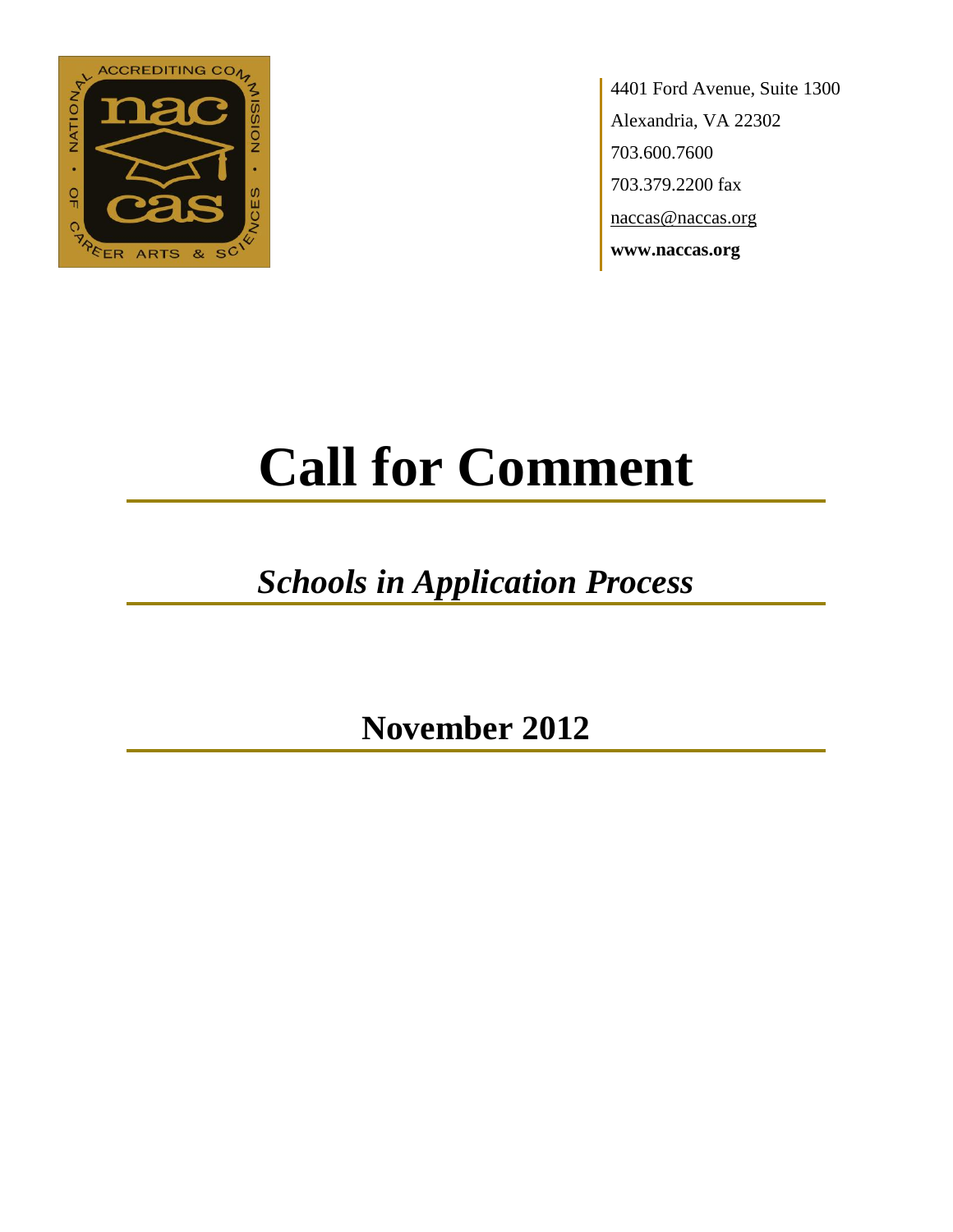### Instructions: If you have information that would contribute to the Commission's review of any

*currently in the process of applying for accreditation or renewal of accreditation.*

of the institutions listed below, please complete the attached comment form and e-mail it to Afsheen Mirza at [amirza@naccas.org.](mailto:amirza@naccas.org) Please include the following in the subject line of your email: School List Call for Comment: November 2012. Pursuant to Section 10.1 of NACCAS' *Rules of Practice and Procedure*, please submit all comments within (15) days of the date of distribution of this Call for Comment.

-- **List of Schools in the Application Process**

*In accordance with Sections 10.0 and 10.1 of NACCAS' Rules of Practice and Procedure and 34 CFR 602.23(b), the NACCAS Board of Commissioners seeks comments on institutions that are* 

#### Alabama

New Beginning College of Cosmetology Ref. #010082-00 421 Martling Road Albertville, AL 35951 **Process: Renewal of Accreditation**

Mitchell Cosmetology College, Inc. Ref. #I10057-00 116 First Street South Alabaster, AL 35007 **Process: Initial Accreditation**

#### California

Tramy Beauty School Ref. #A14365-01 641 North Broadway Escondido, CA 92025 **Process: Initial Additional Location Accreditation**

#### Florida

Hollywood Institute of Beauty Careers Ref. #A19103-02 7587 South Dixie Highway West Palm Beach, FL 33405 **Process: Initial Additional Location Accreditation**

First Coast Barber Academy **Ref.** #I11074-00 5617 Timuquana Road, Suite C Jacksonville, FL 32210 **Process: Initial Accreditation**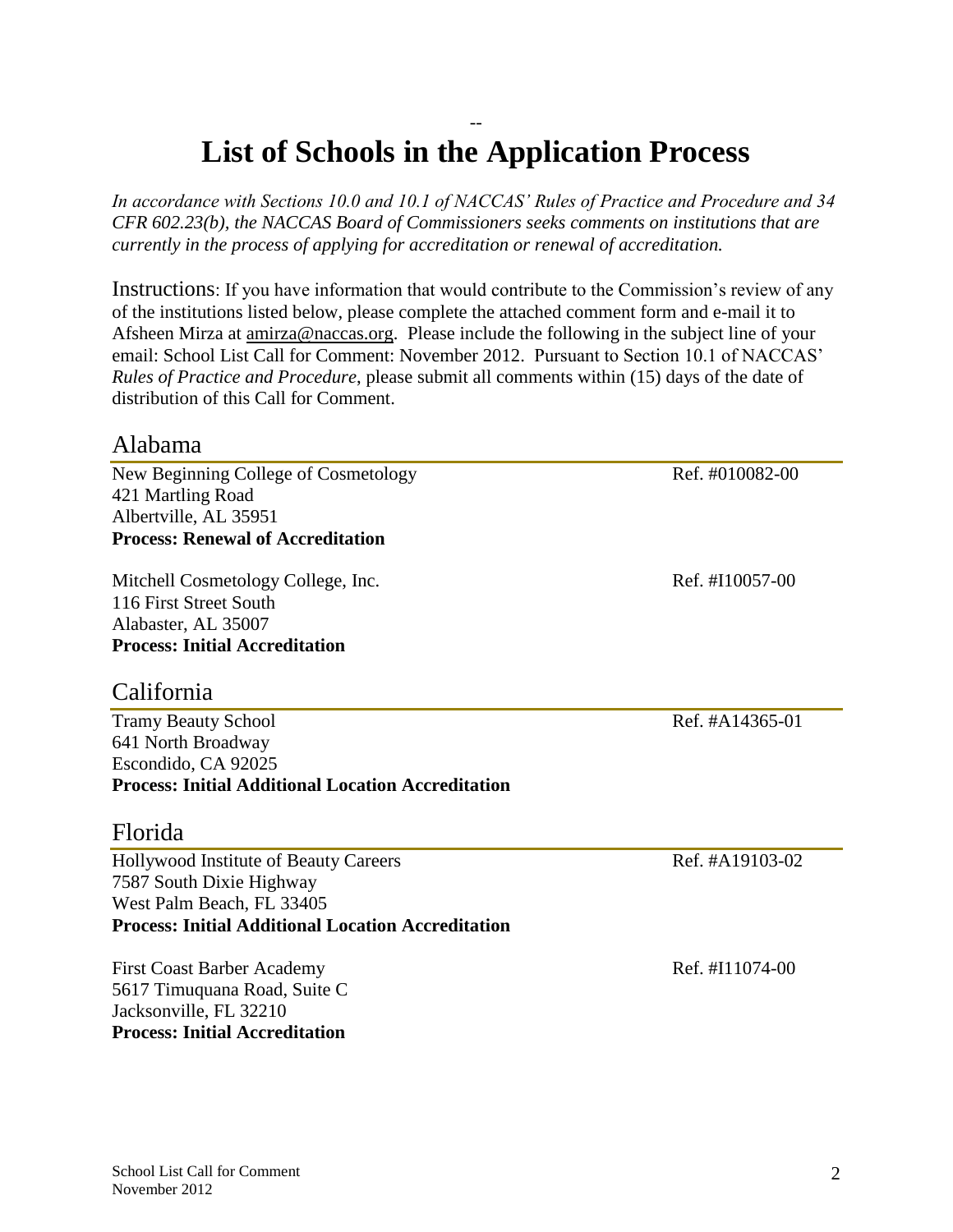| Maryland                                                   |                 |
|------------------------------------------------------------|-----------------|
| <b>Regency Beauty Institute</b>                            | Ref. #A43030-01 |
| 18226 Contour Road                                         |                 |
| Gaithersburg, MD 20877                                     |                 |
| <b>Process: Initial Additional Location Accreditation</b>  |                 |
| Montana                                                    |                 |
| Butte Academy of Beauty Culture, Inc.                      | Ref. #036003-00 |
| 303 West Park Street                                       |                 |
| Butte, MT 59701                                            |                 |
| <b>Process: Renewal of Accreditation</b>                   |                 |
| Dahl's College of Beauty                                   | Ref. #036004-00 |
| 716 Central Avenue                                         |                 |
| Great Falls, MT 59401                                      |                 |
| <b>Process: Renewal of Accreditation</b>                   |                 |
| New Jersey                                                 |                 |
| Atlantic Beauty & Spa Academy, LLC DBA Shore Beauty School | Ref. #040036-00 |
| 103 West Washington Avenue                                 |                 |
| Pleasantville, NJ 08232                                    |                 |
| <b>Process: Renewal of Accreditation</b>                   |                 |
| New York                                                   |                 |
| Long Island Nail and Skin Care Institute                   | Ref. #042126-00 |
| 3709 Hempstead Turnpike                                    |                 |
| Levittown, NY 11756                                        |                 |
| <b>Process: Renewal of Accreditation</b>                   |                 |
| Ohio                                                       |                 |
| <b>Scott College of Cosmetology</b>                        | Ref. #A58014-02 |
| 117 East Fourth Street                                     |                 |
| East Liverpool, OH 43920                                   |                 |
| <b>Process: Initial Additional Location Accreditation</b>  |                 |
| Oklahoma                                                   |                 |
| River Valley Cosmetology Institute, LLC                    | Ref. #I12006-00 |
| 1309 South Broadway                                        |                 |
| Poteau, OK 74953                                           |                 |
| <b>Process: Initial Accreditation</b>                      |                 |
|                                                            |                 |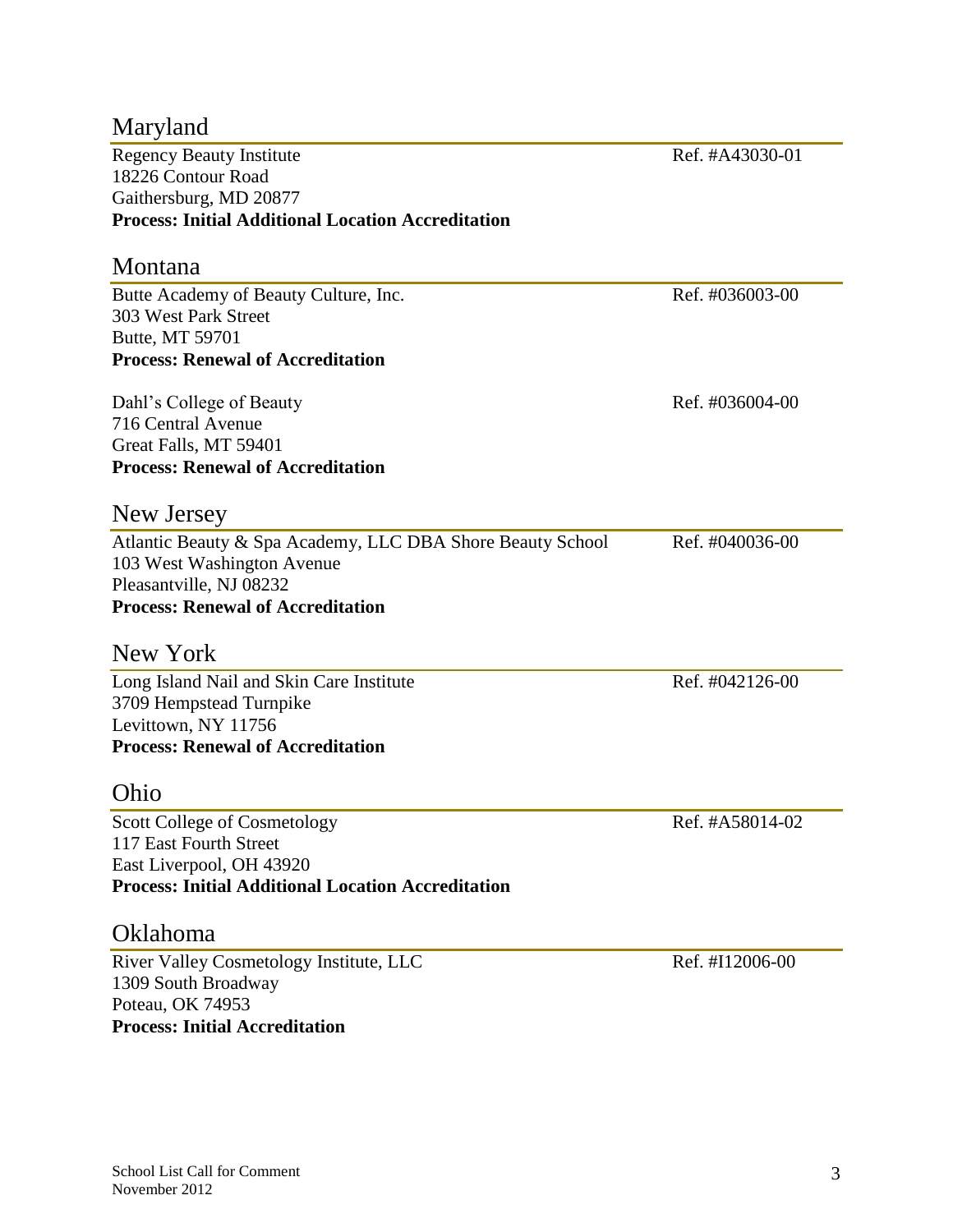| Texas                                                                 |                 |
|-----------------------------------------------------------------------|-----------------|
| K&G 5 Star Barber College                                             | Ref. #I11030-00 |
| 8030 F.M. 1765, Suite A110                                            |                 |
| Texas City, TX 77591                                                  |                 |
| <b>Process: Initial Accreditation</b>                                 |                 |
| Mainland Cosmetology Careers Academy                                  | Ref. #I11034-00 |
| 1710 Texas Avenue                                                     |                 |
| Texas City, TX 77590                                                  |                 |
| <b>Process: Initial Accreditation</b>                                 |                 |
| NeeCee's College of Cosmetology<br>4646 South 14 <sup>th</sup> Street | Ref. #I11063-00 |

Abilene, TX 79605

**Process: Initial Accreditation**